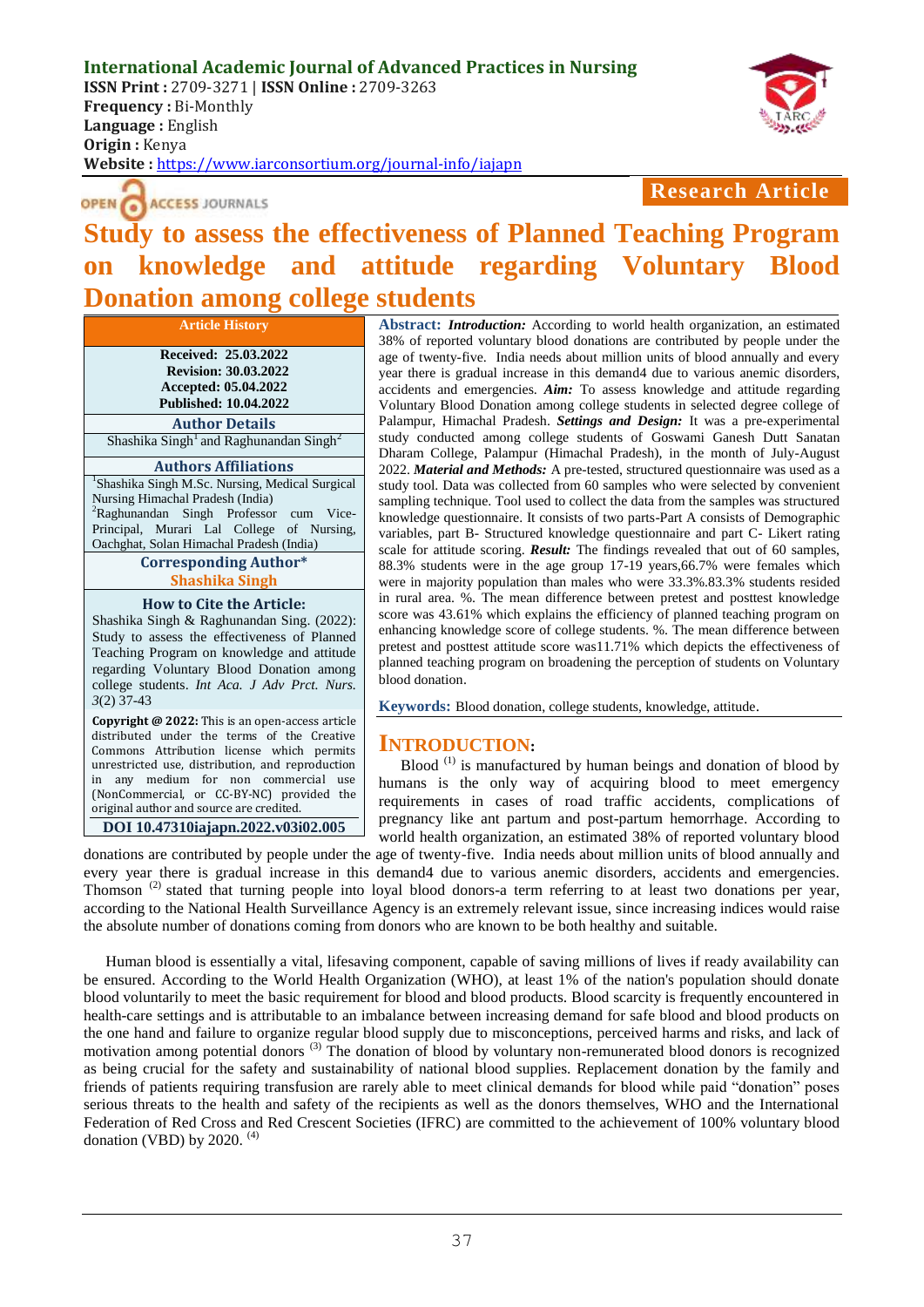### **OBJECTIVES**

- To assess pretest and post-test knowledge and attitude regarding Voluntary Blood Donation among college students in selected degree college of Palampur, Himachal Pradesh.
- To assess effectiveness of Planned teaching program on knowledge and attitude regarding Voluntary Blood Donation among college students in selected degree college of Palampur, Himachal Pradesh.
- To find association between Posttest knowledge and attitude regarding Voluntary Blood Donation with selected demographic variables.

# **MATERIALS AND METHODS**

**Research approach**: Quantitative approach **Research Design:** Pre-experimental **Setting of the study**: Goswami Ganesh Dutt Sanatan Dharam College, Palampur (Himachal Pradesh) **Study Population:** Degree college students **Sample Size:** 60 **Sampling technique:** convenient sampling technique **Inclusion criteria:** 

- College students above 17-25 years.
- Degree college students available at the time of data collection.

1st year students of degree college.

### **Exclusion Criteria:**

- Students who were absent at the time of data collection
- Students who were not willing to participate in the study**.**

### **DESCRIPTION OF TOOL**

#### Structured questionnaire consists of three sections, **Section A- Socio demographic variables**

Consist of selected socio demographic variables to obtain personal information from the Degree college students.

### **Section B –Self Structured knowledge questionnaire**

consist of Structured Questionnaire to assess the level of knowledge regarding blood donation. It deals with the structured knowledge questionnaire to assess the level of knowledge regarding blood donation. It consists of 30 multiple choice questions with three options. In that three options, one option is the correct response and it carries one mark. The other two incorrect responses carry zero mark. The total score is 30 for 30 items. To interpret the level of knowledge, the score is classified as:

| <b>Table 3.1:</b> Criteria measure for level of knowledge |                   |                   |  |  |
|-----------------------------------------------------------|-------------------|-------------------|--|--|
| <b>Score</b>                                              | <b>Percentage</b> | Interpretation    |  |  |
| 21-30                                                     | 67-100%           | Good Knowledge    |  |  |
| 11-20                                                     | 34-66%            | Average Knowledge |  |  |
| Up to $10$                                                | Up to $33\%$      | Poor Knowledge    |  |  |

### **Table 3.1: Criteria measure for level of knowledge**

### **Section C- Attitude Scale**

Consist of Likert Scale to assess the level attitude regarding blood donation. There were 12 statements in the scale out of which 6 are positive statements and 6 are negative statements. It contains three responses such as agree, uncertain and disagree. Each correct response carries three marks, and each incorrect response carries one mark. The maximum score was 36 and minimum was 12.

To interpret the level of attitude the score is classified as:

Negative attitude  $< 60\%$ Neutral attitude-60-70% Positive attitude -80-100%

### **DATA ANALYSIS AND RESULTS**

The data was collected and analyzed by applying descriptive and inferential statistics. The findings revealed that out of 60 samples, 88.3% students were in the age group 17-19 years,66.7% were females which were in majority population than males who were 33.3%Maximum subjects 45% were from Arts Stream,40% had previous source of information regarding blood donation from health care personnel. The analyzed data were organized according to the objectives and presented under the following sections-

**SECTION I:** Frequency and percentage wise distribution of sample according to their demographic variables.

**SECTION II:** Assess the pretest knowledge and attitude regarding Voluntary Blood Donation among college students.

**SECTION III:** To assess posttest knowledge and attitude regarding Voluntary Blood Donation among college students.

**SECTION IV:** To assess effectiveness of Planned teaching program on knowledge and attitude regarding Voluntary Blood Donation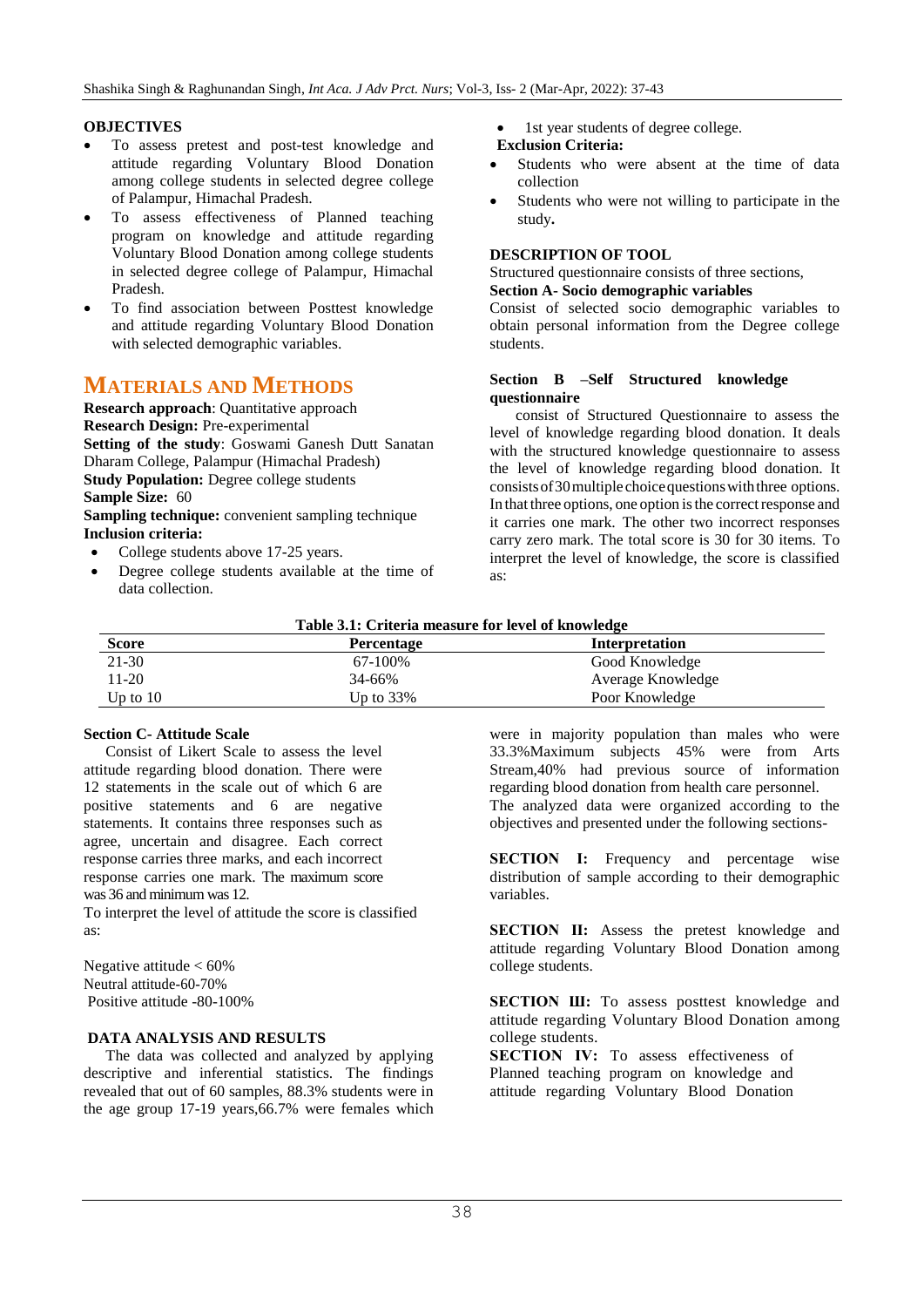#### **SECTION I Description of demographic characteristics of Degree college students.**

|                                                      | $(1$ $\gamma$ = $0$ $\upsilon$ ) |                  |                   |
|------------------------------------------------------|----------------------------------|------------------|-------------------|
| <b>Variables</b>                                     | <b>Options</b>                   | <b>Frequency</b> | <b>Percentage</b> |
| Age in years                                         | $17-19$ years                    | 53               | 88.3%             |
|                                                      | 20-22 years                      | 6                | 10.0%             |
|                                                      | $23-25$ years                    | 1                | 1.7%              |
| Gender                                               | Male                             | 20               | 33.3%             |
|                                                      | Female                           | 40               | 66.7%             |
| Place of residence                                   | Rural                            | 50               | 83.3%             |
|                                                      | Urban                            | 10               | 16.7%             |
| Father's education                                   | No formal education              | $\overline{4}$   | 6.7%              |
|                                                      | Primary education                | 9                | 15.0%             |
|                                                      | Secondary education              | 30               | 50.0%             |
|                                                      | Graduate /Post Graduate          | 17               | 28.3%             |
| Mother's education                                   | No formal education              | 3                | 5.0%              |
|                                                      | Primary education                | 12               | 20.0%             |
|                                                      | Secondary education              | 35               | 58.3%             |
|                                                      | Graduate /Post Graduate          | 10               | 16.7%             |
| Academic Stream                                      | Medical                          | 9                | 15%               |
|                                                      | Non-Medical                      | 10               | 16.7%             |
|                                                      | Commerce                         | 14               | 23.3%             |
|                                                      | Arts                             | 27               | 45%               |
| Source of information from                           | Family members                   | 15               | 25%               |
| where you heard about blood                          | Peer group                       | 6                | 10%               |
| donation.                                            | Health care personnel            | 24               | 40%               |
|                                                      | Mass media                       | 15               | 25%               |
| blood<br>Have<br>donated<br>you                      |                                  |                  |                   |
| previously?                                          | Yes                              | 17               | 28.3%             |
|                                                      | N <sub>0</sub>                   | 43               | 71.7%             |
| How many times?                                      | One time                         | 15               | 25%               |
|                                                      | Two Times                        | $\overline{2}$   | 3.3%              |
|                                                      | Yes                              | 12               | 20%               |
| Have you ever attended any                           |                                  |                  |                   |
| organized<br><b>Blood</b><br>camp<br>on<br>Donation? | N <sub>0</sub>                   | 48               | 80%               |

**Table 1:** Frequency and percentage wise distribution of college students according to their demographic variables:  $(1 - \epsilon_0)$ 

### **Section-Ⅱ**

### **Assess the pretest knowledge and attitude regarding Voluntary Blood Donation among college students.**

**Table 2:** Frequency and percentage distribution of college students regarding Voluntary blood donation according to their level of knowledge score in pretest. **(N= 60)** 

| <b>CRITERIA MEASURE OF PRETEST KNOWLEDGE SCORE</b>       |           |                   |  |  |  |  |
|----------------------------------------------------------|-----------|-------------------|--|--|--|--|
| <b>Score Level</b>                                       | Frequency | <b>Percentage</b> |  |  |  |  |
| POOR KNOWLEDGE (0-10)                                    | 10        | 16.7%             |  |  |  |  |
| <b>AVERAGE KNOWLEDGE (11-20)</b>                         | 48        | 80%               |  |  |  |  |
| GOOD KNOWLEDGE (21-30)                                   |           | 3.3%              |  |  |  |  |
| $\sim$<br>$\sim$<br>$\sim$ $\sim$ $\sim$ $\sim$<br>$  -$ | $\sim$    |                   |  |  |  |  |

**Maximum Score=30 Minimum Score=0**

**Table 4.4:** Frequency and percentage distribution of college students regarding Voluntary blood donation according to their level of attitude in pretest. **(N= 60)**

| <b>CRITERIA MEASURE OF PRETEST ATTITUDE SCORE</b> |           |                   |  |  |  |  |
|---------------------------------------------------|-----------|-------------------|--|--|--|--|
| <b>Score Level</b>                                | Frequency | <b>Percentage</b> |  |  |  |  |
| NEGATIVE ATTITUDE (12-20)                         |           | $0\%$             |  |  |  |  |
| NEUTRAL ATTITUDE (21-28)                          | 28        | 46.7%             |  |  |  |  |
| POSITIVE ATTITUDE (29-36)                         | 20        | 53.3%             |  |  |  |  |
|                                                   |           |                   |  |  |  |  |

**Maximum Score=36 Minimum Score=12**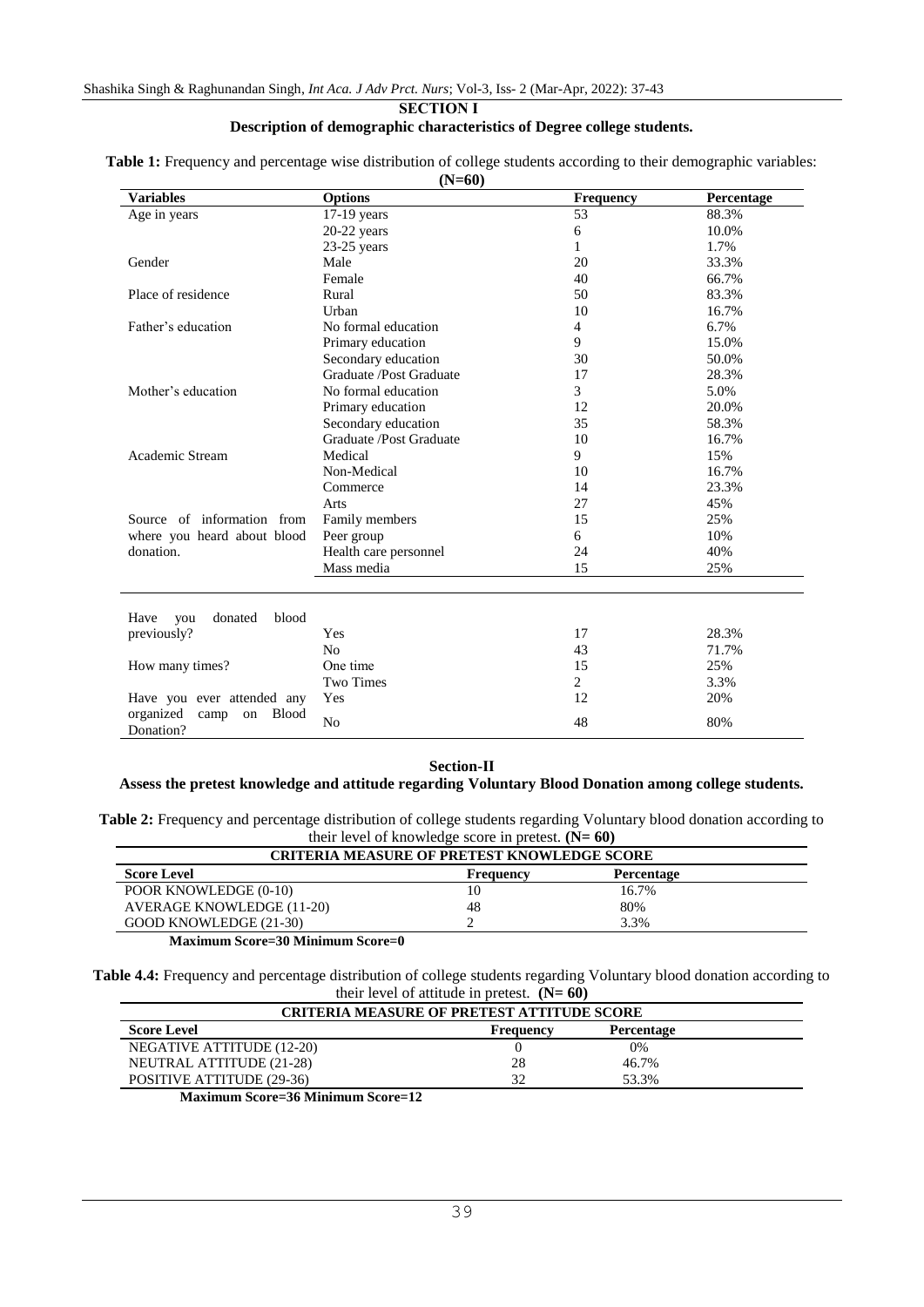



Figure 1: Percentage distribution of college students according to their level of knowledge score in posttest



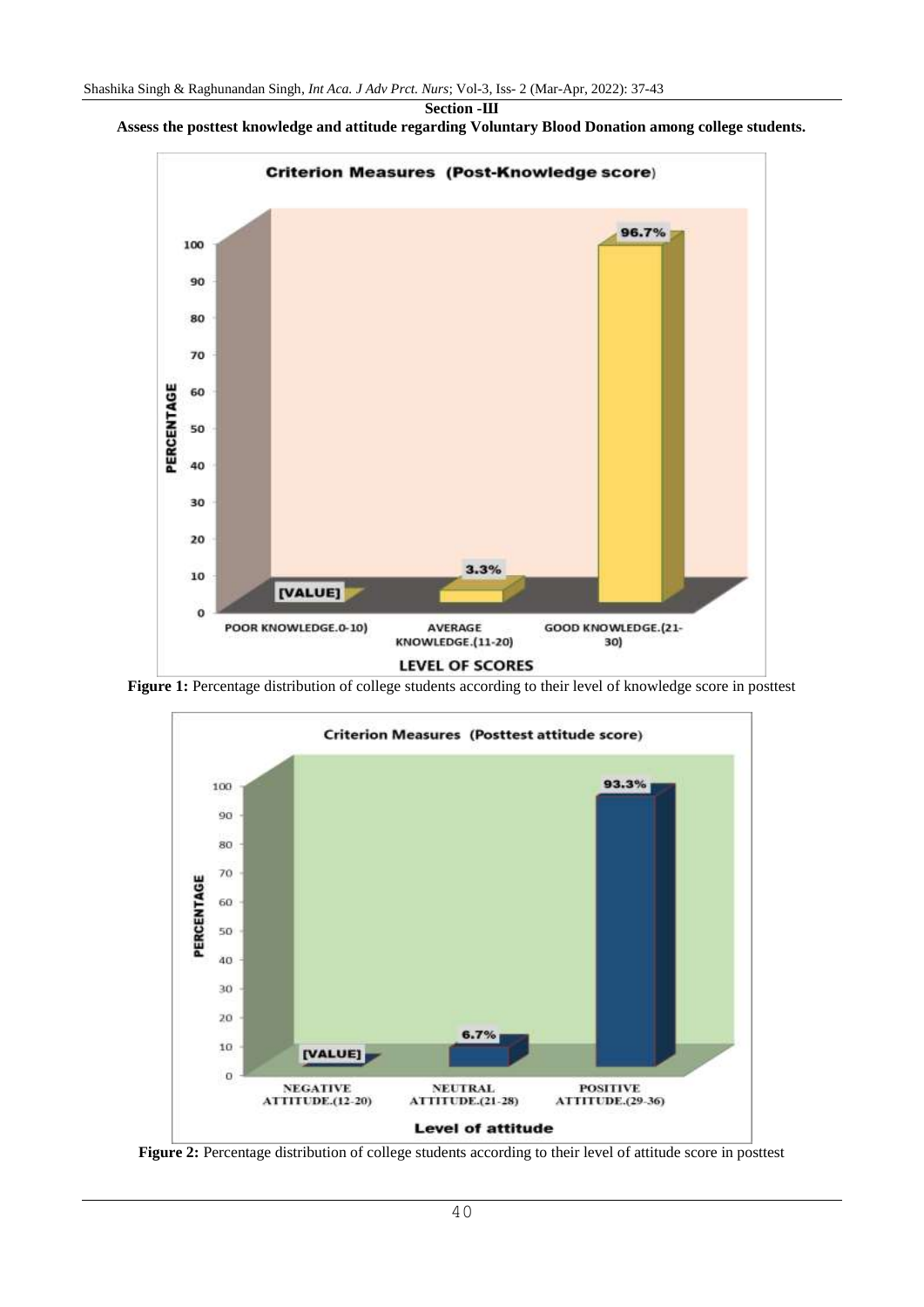### **SECTION: Ⅳ**

**To assess effectiveness of Planned teaching program on knowledge and attitude regarding Voluntary Blood Donation**



**Figure 3:** Diagram illustrating the pretest and post knowledge score and the mean difference of planned teaching program regarding Voluntary blood donation.

In pretest mean knowledge score was 14.28±3.79 which was 47.60% of total mean knowledge score percentage whereas, in posttest mean knowledge score was 27.37±2.37 which was 91.20%. The mean difference between pretest and posttest knowledge score was 43.61% which explains the efficiency of planned teaching program on enhancing knowledge score of college students.

While in pretest mean attitude, score was 28.87±3.41 which was 80.20% of total mean attitude sore percentage while on contrary posttest mean attitude score was  $33.08 \pm 2.83$  which was  $91.90\%$ . The mean difference between pretest and posttest attitude score was11.71% which depicts the effectiveness of planned teaching program on broadening the perception of students on Voluntary blood donation.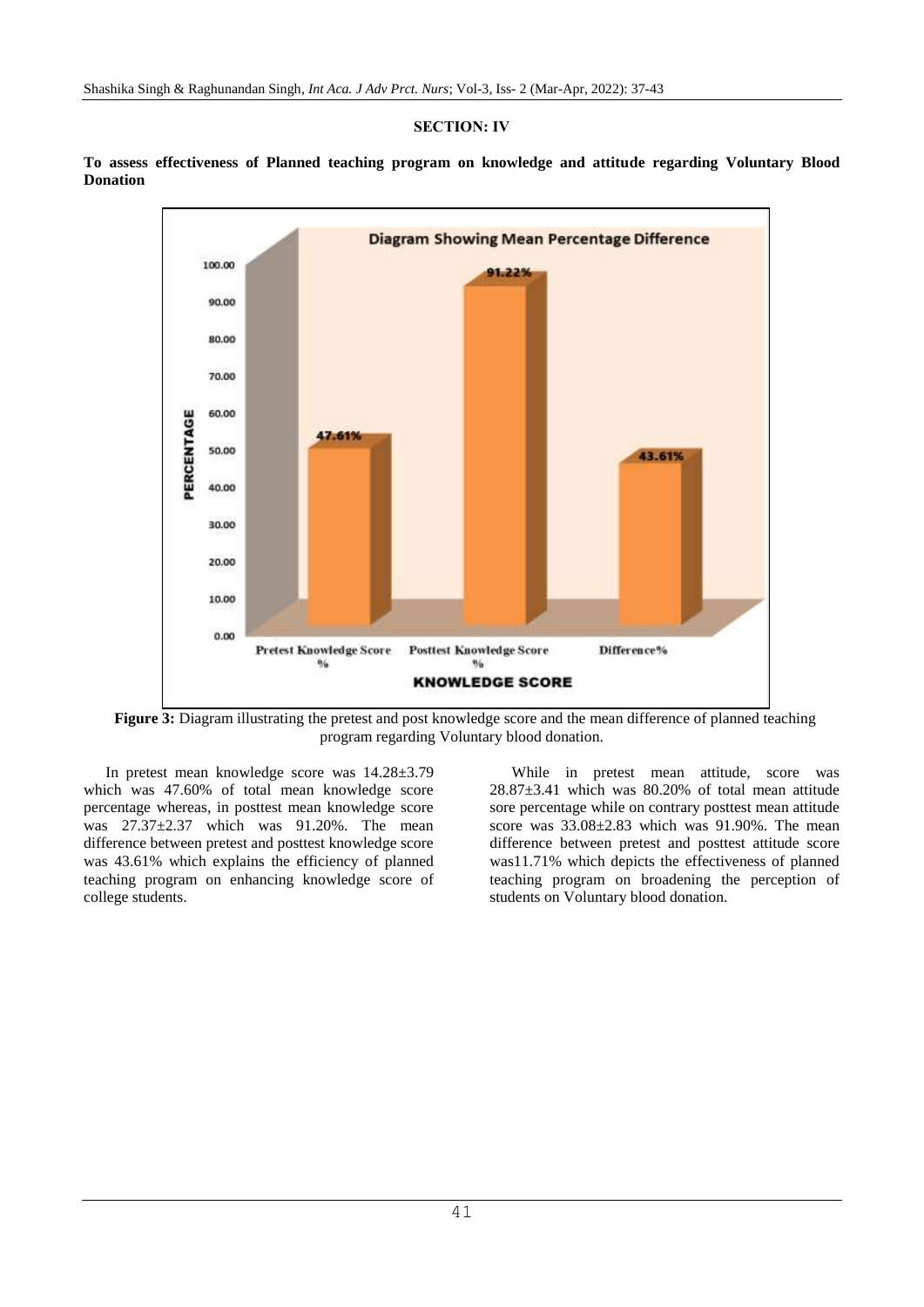

**Figure 4:** Diagram illustrating the pretest and post attitude score and mean percentage difference of planned teaching program regarding Voluntary blood donation

The calculated paired T test value for pretest and posttest knowledge score was 21.07 Significant association was found between the posttest knowledge and attitude score when compared with sociodemographic variable i.e., How many times students had donated blood earlier? The calculated chi-square value was more than the table value at the 0.05 level of significance.

### **DISCUSSION**

In the present study participants were included in the age range of 17-25 years. 88.3% (53) of college students were in the age group of 17-19 years,10% (6) college students were in the age group of 20-22 years. Out of 60 samples 66.7% (40) of college students were female whereas 33.3% (20) of students were male. 45% (27) students were from Arts stream, 23.3% (14) from commerce, 16.7% from non-medical and 15% (9) from medical stream. Only 28.3% (17) students had donated blood previously while 71.7% (43) had no experience of blood donation.

Similar study was done by Tinju James, Richard Sunny  $^{(5)}$  where 153 students were in the age group 18-20 years were included. The mean age of the study group was 20.91. Among the study group, 44.7% were

male and 55.3% were females.25.8%, 39.7% and 34.4% of the students belonged to first year, second year and final year of their medical study.61.6% of the study group had not donated their blood before.62.3% of the study group attended awareness programs regarding blood donation.

The present study shows that the mean difference of pretest and posttest level of knowledge was 33.33. The result shows that there was a significant difference between pretest and posttest level of knowledge score. It was interpreted that Planned Teaching Programme was effective in enhancing the knowledge of Degree college students. The study was supported by Mr. Israel Jeba Prabu and Mrs. Janet Anbumani, <sup>(6)</sup> finding depicts that the mean difference of pretest and posttest level of knowledge was 7.92. The result shows that there was significant difference between pretest and posttest level of knowledge. It was observed that the planned teaching programme played a vital role in improving the knowledge regarding blood donation.

### **Implications**

The findings of the study suggest many implications for the nursing research, nursing practice, nursing administration and nursing education.